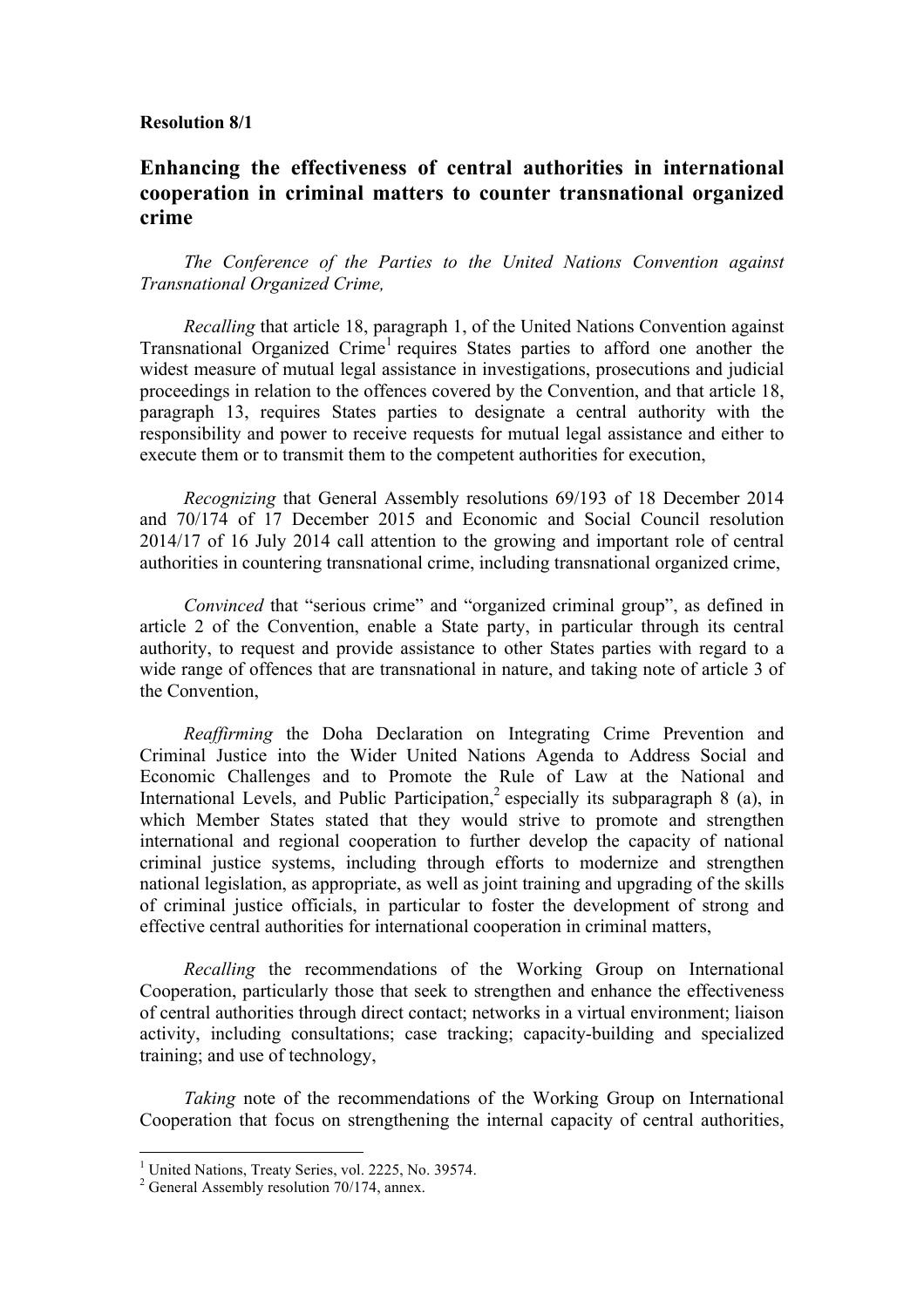including by exercising quality control, enhancing coordination functions and directing matters to other channels of cooperation, such as police-to-police cooperation,

*Expressing* appreciation for the tools developed by the United Nations Office on Drugs and Crime to support implementation of the Convention by central authorities, including its directory of competent national authorities, the knowledge management portal known as Sharing Electronic Resources and Laws on Crime and the continued development of the Mutual Legal Assistance Request Writer Tool,

*Recognizing* that central authorities are most effective when they are properly staffed, equipped, empowered and engaged to carry out their core responsibilities regarding international cooperation under the Convention,

1. *Invites* States that have not yet done so to consider ratifying or acceding to the United Nations Convention against Transnational Organized Crime and the Protocols thereto<sup>3</sup> and to effectively implement their provisions;

2. *Urges* States parties to afford one another the greatest measure of assistance, in accordance with the provisions of the Convention, as well as their domestic laws;

3. *Reminds* States parties of their obligation to designate a central authority in criminal matters, pursuant to article 18, paragraph 13, of the Convention, and to notify the Secretariat of its designation for inclusion in the directory of competent national authorities;

4. *Encourages* States parties, consistent with their national legal frameworks, to make the widest possible use of the Convention as a basis for international cooperation;

5. *Requests* States parties, taking into account that the purpose of the Convention is to promote cooperation to prevent and combat transnational organized crime more effectively, to permit direct communication and transmission of requests between central authorities, and encourages them, when appropriate and feasible, to place liaison magistrates or officers in capitals of other States parties, to the fullest extent permitted under their domestic laws;

6. *Encourages* States parties to make the fullest and most effective use of available technology to facilitate cooperation between central authorities, including online resources developed at the national level and relevant tools created by the United Nations Office on Drugs and Crime, such as the knowledge management portal known as Sharing Electronic Resources and Laws on Crime and the Mutual Legal Assistance Request Writer Tool, and to develop virtual networks between and among central authorities and explore the feasibility of secure electronic communications;

 <sup>3</sup> United Nations, *Treaty Series*, vols. 2225, 2237, 2241 and 2326, No. 39574.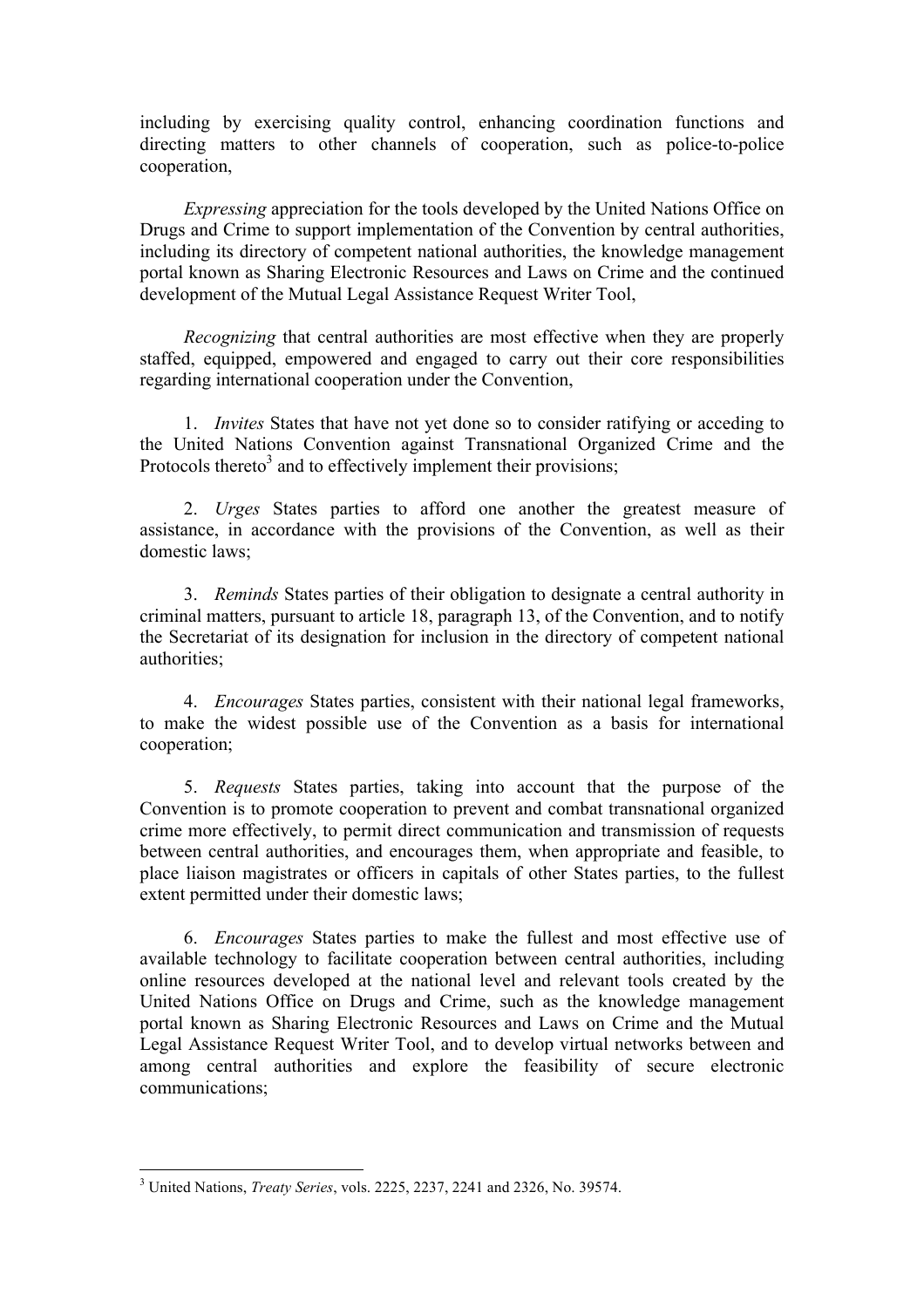7. *Calls* upon States parties to staff, equip and empower central authorities so that those authorities play an effective coordinating role among various government agencies within a State party and with other States parties in order to ensure effective implementation of the Convention regarding international cooperation in criminal matters, and to help facilitate the timely execution of requests for assistance or cooperation, including, where appropriate, requests for electronic evidence;

8. *Invites* States parties to ensure that policies and procedures are established and made available in order to enhance the effectiveness of, and create efficiencies for, central authorities, including policies and procedures to effectively use, when appropriate, other channels of cooperation, such as law enforcement to law enforcement, prosecutor to prosecutor or investigating magistrate to investigating magistrate, in accordance with domestic law;

9. *Encourages* States parties to take measures to improve the quality of requests for international cooperation, including by improving their clarity, precision and translation and by minimizing documentation, and to consider prioritizing incoming and outgoing requests according to their urgency, seriousness of the offence and type of assistance requested;

10. *Emphasizes* the importance of contact and consultation between central authorities from both requesting and requested States parties, where appropriate, in order to support effective international cooperation, both before the submission of a request for international cooperation, to ensure that the request is legally and factually sufficient under the domestic law of the requested State party, and after the submission of a request, to clarify specific matters and to allow for consultations before refusing or partially refusing a request for assistance, consistent with article 16, paragraph 16, and article 18, paragraph 26, of the Convention;

11. *Strongly* encourages States parties to facilitate engagement between and among central authorities in person, including through regional networks, or by virtual means, such as videoconferences, and highlights the particular importance of engagement between central authorities in order to review the execution of requests, discuss impediments to mutual cooperation and identify solutions to those challenges;

12. *Urges* States parties, including in collaboration with the United Nations Office on Drugs and Crime, to promote training and technical assistance to facilitate international cooperation under the Convention, and, in this regard, encourages States parties to prioritize efforts to strengthen knowledge and capacity within their central authorities and other relevant institutions, including efforts to preserve the confidentiality of requests for international cooperation and their contents, if requested;

13. *Requests* States parties to support central authorities in establishing or strengthening, as appropriate, systems for tracking the status of requests for international cooperation, including after such requests have been transferred to a competent authority for execution, and encourages States parties to collect and make available statistical information about requests, including the forms of assistance sought, the legal bases invoked and time periods for processing requests;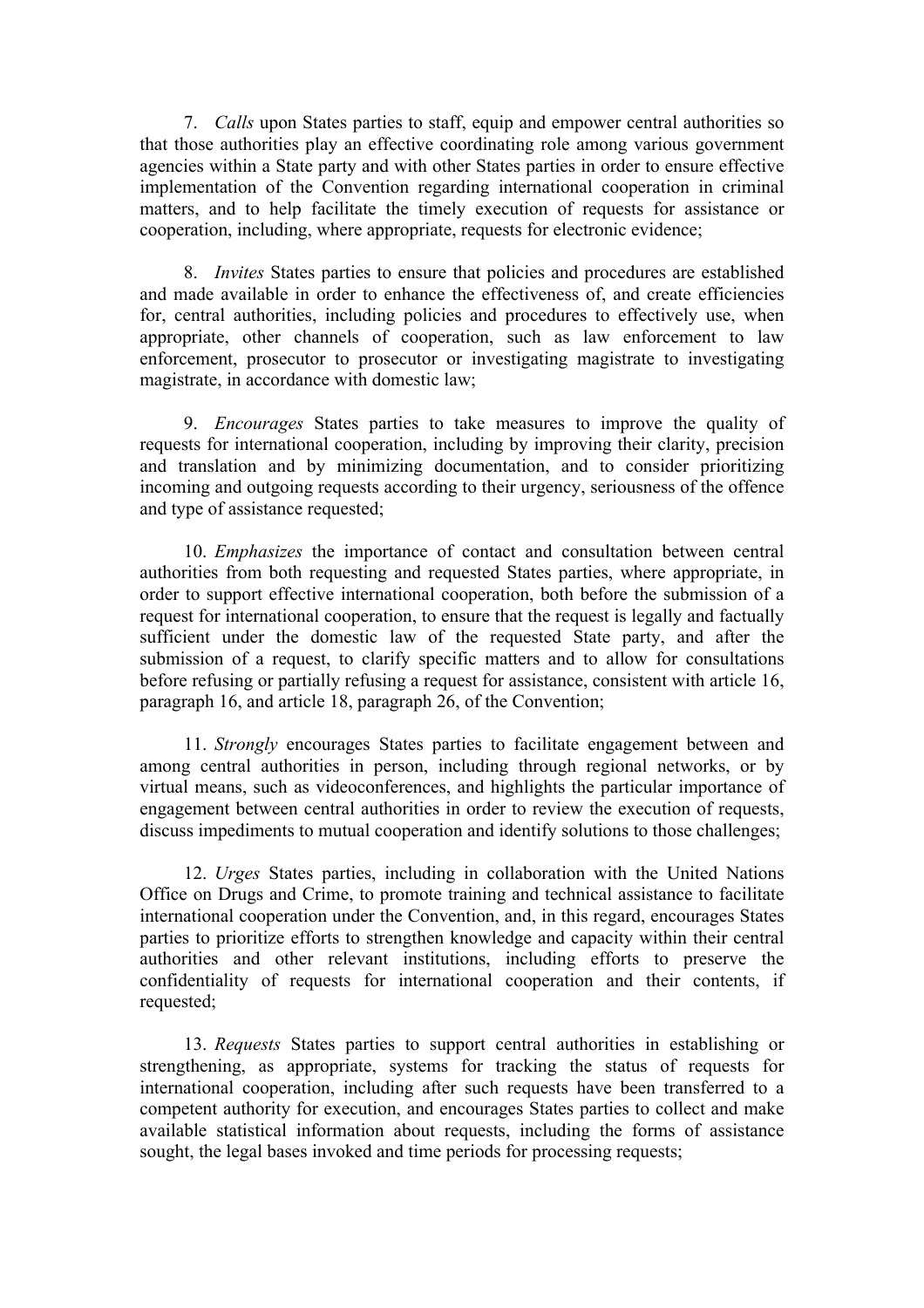14. *Reaffirms* its decision 3/2 of 18 October 2006, in which it decided that the Working Group on International Cooperation would be a constant element of the Conference of the Parties to the United Nations Convention against Transnational Organized Crime;

15. *Congratulates* the Working Group on International Cooperation on its tenth anniversary as a forum for government experts, including practitioners, to engage, identify common issues and solutions and generate practical recommendations for international cooperation;

16. *Endorses* the recommendations adopted by the Working Group on International Cooperation at its meetings held on 27 and 28 October 2015 and from 19 to 21 October 2016, annexed to the present resolution, and encourages States parties to implement them;

17. *Encourages* States parties to facilitate the active participation of central authorities in the relevant meetings of the Conference and its working groups, particularly the Working Group on International Cooperation, to share good practices and lessons learned with respect to international cooperation and to strengthen relationships among government experts, especially practitioners;

18. *Requests* the United Nations Office on Drugs and Crime to schedule future meetings of the Working Group on International Cooperation to facilitate the participation of central authorities and make the best possible use of existing resources, including by coordinating with other international meetings and capacitybuilding activities on international cooperation, and encourages States parties to consider holding bilateral and/or multilateral meetings of representatives of central authorities, including on the margins of the Working Group on International Cooperation, to discuss issues of common interest;

19. *Invites* States parties and other donors to provide extra budgetary resources for the purposes of this resolution in accordance with the rules and procedures of the United Nations;

20. *Requests* the Secretariat to report to the Conference at its ninth session on the implementation of the present resolution.

#### **Annex I**

# **Recommendations formulated by the Working Group on International Cooperation at its meeting held in Vienna on 27 and 28 October 2015**

The following recommendations were formulated by the Working Group on International Cooperation:

(a) The Secretariat should continue to develop training material on the collection and sharing of electronic evidence under the framework of the United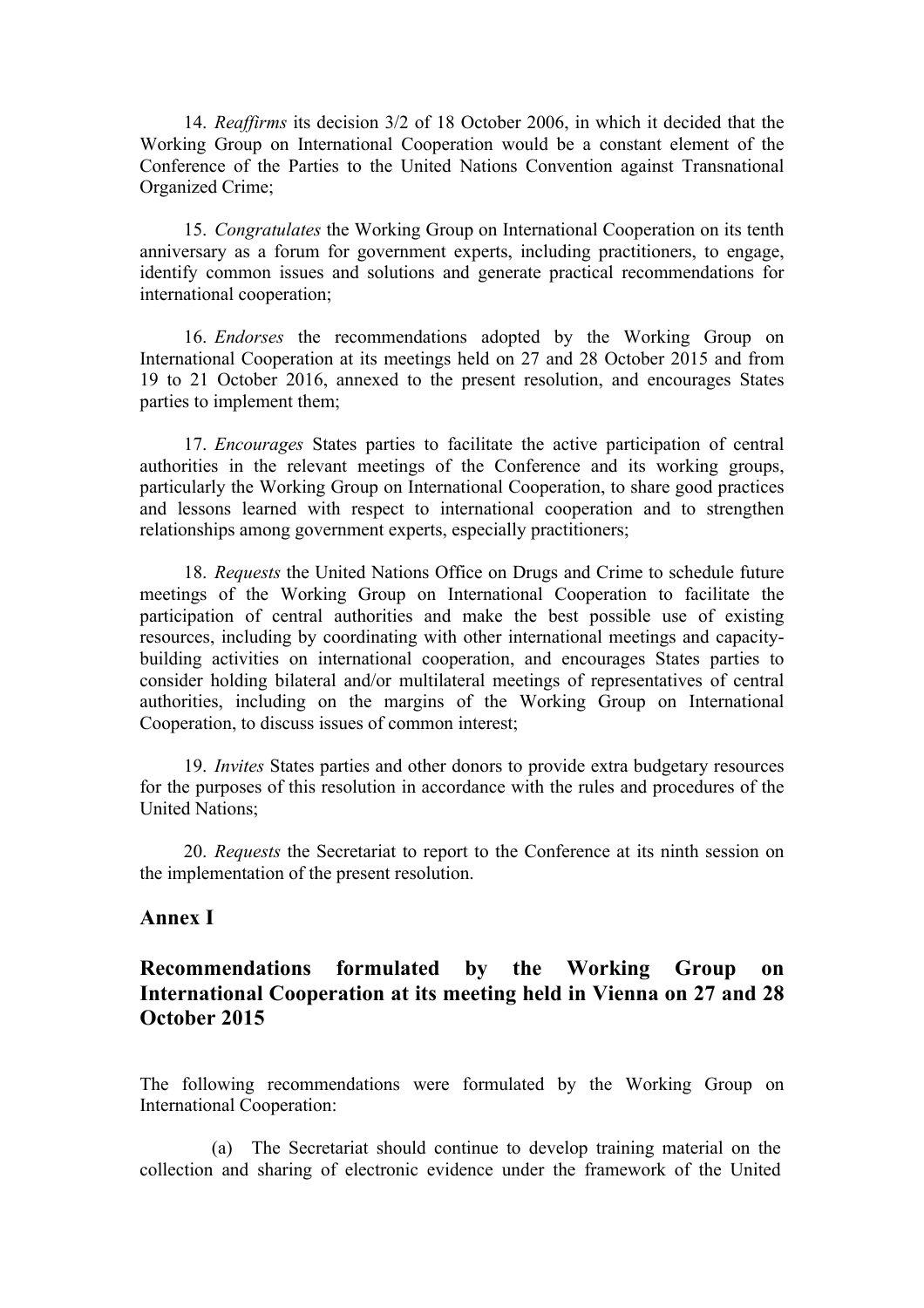Nations Convention against Transnational Organized Crime,  $4$  for further use in technical assistance activities;

(b) The Secretariat should continue to mainstream the topic of electronic evidence into existing and future tools on international cooperation in criminal matters and request States to provide relevant information and materials for inclusion in the knowledge management portal known as Sharing Electronic Resources and Laws on Crime;

(c) Member States should enhance the efficiency of law enforcement cooperation mechanisms by, inter alia, developing effective systems of informationsharing, establishing channels of communication between their competent authorities and, if needed, concluding arrangements to foster operational assistance;

(d) Member States should consider examining ways and means to foster international cooperation involving, inter alia, the use of electronic evidence, the preservation of such evidence and, in particular, the examination of possibilities to expedite formal mutual legal assistance processes;

(e) Member States should consider encouraging practitioners, in appropriate cases, to consult informally prior to making a formal request for extradition or mutual legal assistance; in doing so, States parties should promote initiatives to make available clear guidance on their procedures and requirements for making such requests;

(f) Member States should consider supporting technical assistance efforts, including as undertaken by the United Nations Office on Drugs and Crime, geared towards developing training programmes to improve the capacities of domestic law enforcement officers, including those who may serve as liaison officers, and of liaison magistrates, and enhance their knowledge on, inter alia, applicable international instruments and the domestic legal systems of host countries and their criminal procedure laws, including requirements on admissibility of evidence in courts;

(g) The Secretariat should continue the further development of tools for international cooperation in criminal matters, including the finalization of the revis ed Mutual Legal Assistance Request Writer Tool, and should report to the Conference of the Parties to the Organized Crime Convention at its eighth session on the pilot phase to test the use of this tool in practice as training material;

(h) The Secretariat should continue its work to collect and disseminate, including through the Sharing Electronic Resources and Laws on Crime knowledge management portal, relevant national laws, guides and guidelines that can assist central authorities and practitioners in the preparation and expeditious submission of requests for mutual legal assistance;

(i) In order to strengthen direct contact between central authorities, the Secretariat should adjust the directory of competent national authorities under articles

 <sup>4</sup> United Nations, *Treaty Series*, vol. 2225, No. 39574.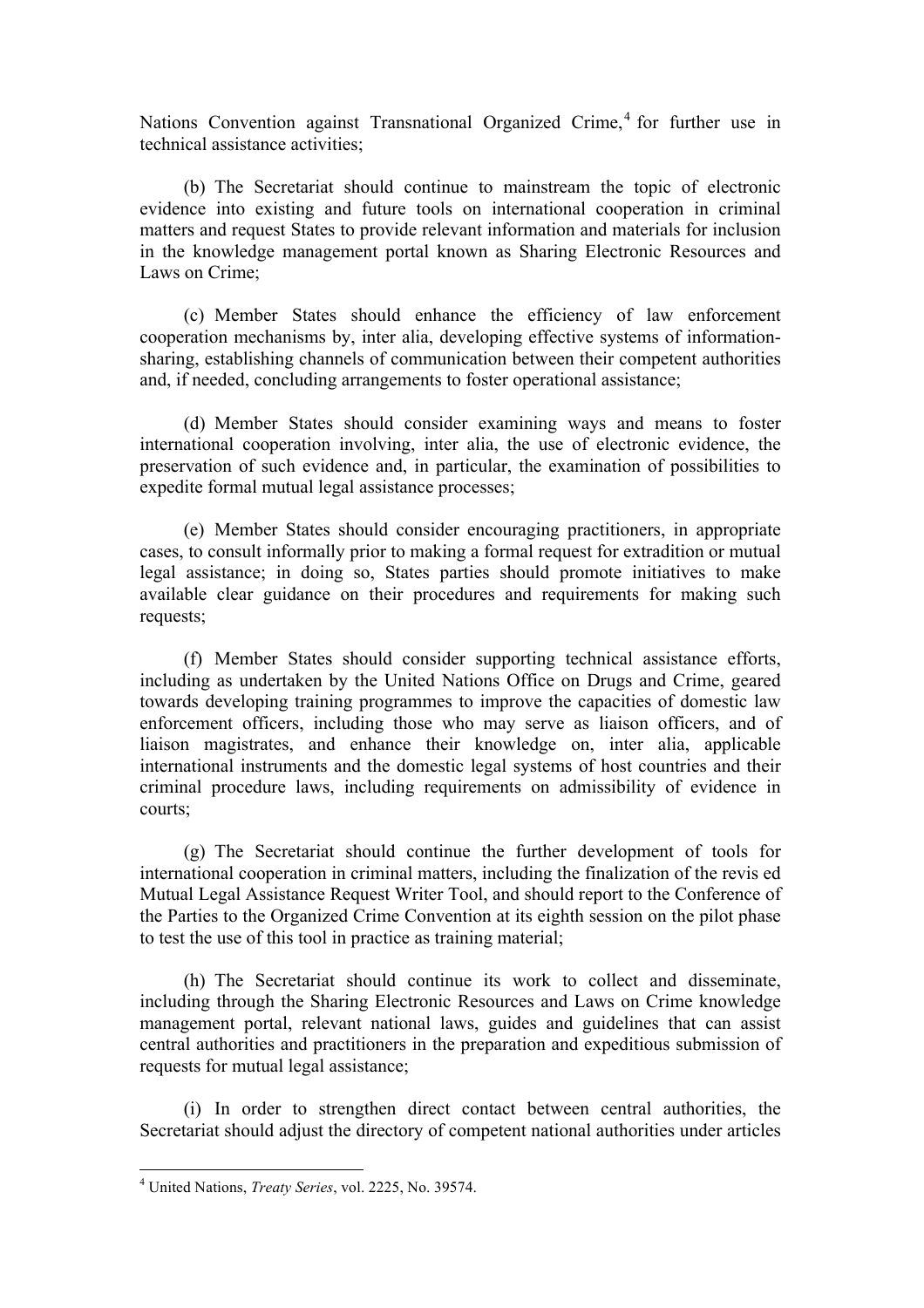6, 7 and 17 of the United Nations Convention against Illicit Traffic in Narcotic Drugs and Psychotropic Substances of 1988<sup>5</sup> and competent national authorities under the Organized Crime Convention by separating the directory into two parts, with one part containing information on central authorities designated under various treaty provisions related to mutual legal assistance, including contact information, accepted languages and acceptable forms of transmission of requests, and the other part containing information on other competent authorities and/or executing authorities, as appropriate, and on channels and information for informal cooperation;

(j) The Secretariat should invite States parties to update the notification requirement under article 16, paragraph 5 (a), of the Organized Crime Convention and consider making such updated information widely available;

(k) In view of some reports of parties not accepting the Organized Crime Convention as a basis for legal assistance under article 18, paragraph 7, of the Convention, States parties should take steps to enhance the use of the Organized Crime Convention as a legal basis for mutual legal assistance, bearing in mind its added value as an instrument that facilitates international cooperation for a wide range of offences and to the broadest extent possible; States parties should also ensure that their domestic laws and practice conform with article 18 of the Convention;

(l) Member States should consider, with the assistance of the Secretariat and subject to the availability of extra budgetary resources, the possibility of developing a global network, through a virtual environment, for the purpose of establishing and enhancing direct contact between central authorities;

(m) The Secretariat should undertake the updating, finalization and validation of the draft report of the informal expert working group on joint investigations, including its conclusions and recommendations, which was brought to the attention of the Conference of the Parties at its fourth session in conference room paper CTOC/COP/2008/CRP.5;

(n) States parties are invited to consider including in their delegations to future sessions of the working group practitioners in charge of matters related to the international cooperation provisions of the Convention and to encourage their active participation in the meetings of the Working Group;

(o) States parties, in coordination with the Secretariat, should consider scheduling future meetings of the Working Group in such a manner (such as back to back with other relevant meetings) so as to facilitate participation from practitioners and to make the best possible use of Government and Conference resources.

#### **Annex II**

# **Recommendations formulated by the Working Group on International Cooperation at its meeting held in Vienna from 19 to 21 October 2016**

 <sup>5</sup> Ibid., vol. 1582, No. 27627.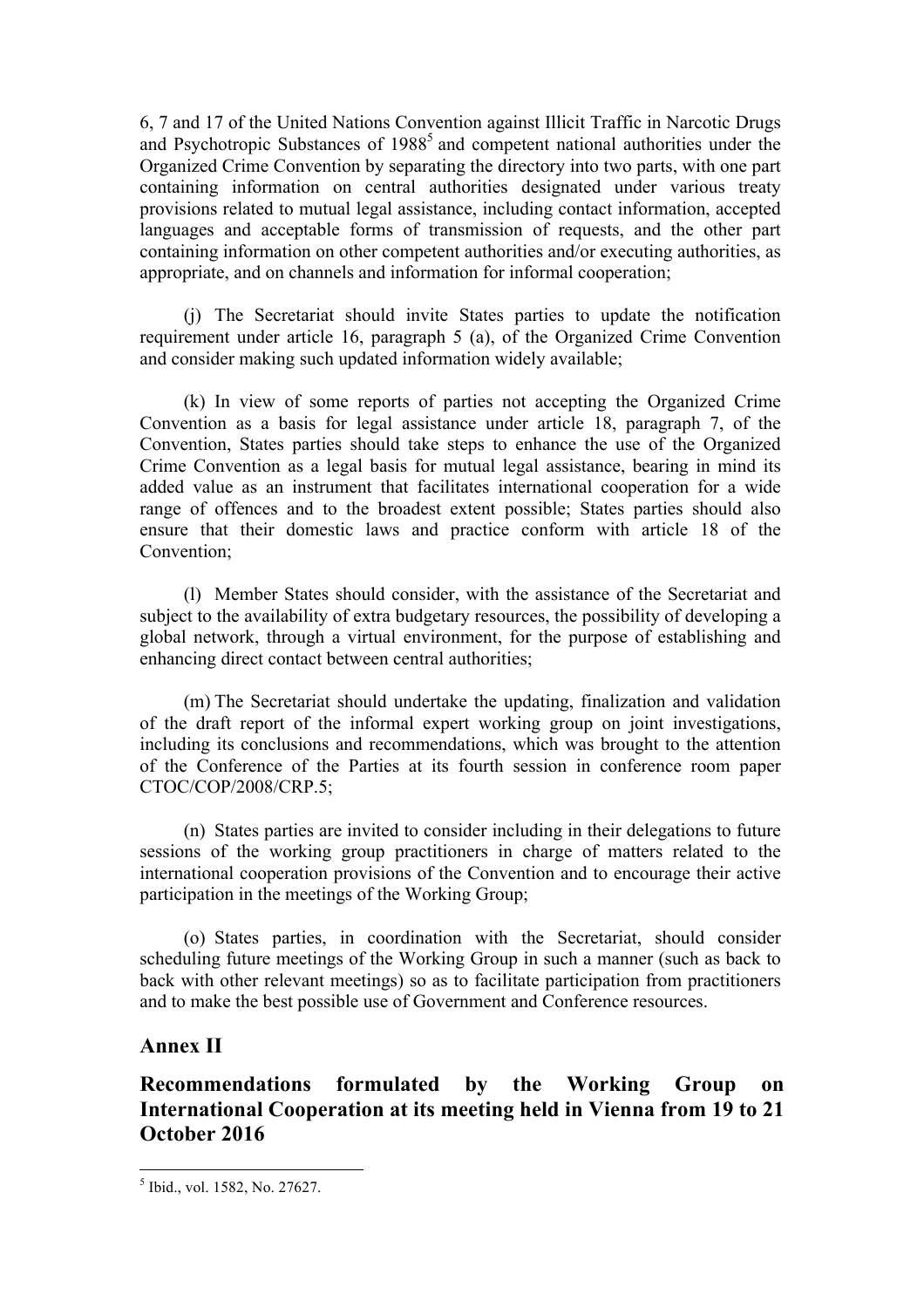1. The following recommendations were formulated by the Working Group on International Cooperation:

(a) States parties to the United Nations Convention against Transnational Organized Crime<sup> $4$ </sup> should provide information, in particular statistical data, on the use of the Convention for international cooperation in criminal matters, including data identified in paragraph 13 of Conference of the Parties to the United Nations Convention against Transnational Organized Crime resolution 8/1, entitled "Enhancing the effectiveness of central authorities in international cooperation in criminal matters to counter transnational organized crime", in order to support an active dialogue in the Working Group and a more thorough understanding of the effectiveness of the Convention;

(b) States parties to the Organized Crime Convention should review and update, if appropriate, their notifications and declarations on articles related to international cooperation, in particular articles 13, 16 and18, received by the Secretary-General at the time of deposit of their instruments of ratification, acceptance, approval or accession and also made in accordance with pertinent decisions of the Conference of the Parties, with a view to facilitating more flexible and effective implementation of those provisions;

(c) States parties should enhance measures for the identification, tracing, freezing, seizure and recovery of proceeds of crime, where derived from offences covered by the Convention, including those related to tax evasion, for the purpose of their eventual confiscation and their transparent disposal;

(d) States parties should consider developing mechanisms that would allow for more timely and effective cooperation between central authorities, as well as law enforcement authorities, prosecutors and judicial authorities, in border areas, particularly in conurbation areas, and should also consider sharing such experiences in future meetings of the Working Group;

(e) Concerned States parties should consider developing and promoting existing regional networks, such as the Network of West African Central Authorities and Prosecutors against Organized Crime, the Ibero-American Network for International Legal Cooperation, the Camden Asset Recovery Inter-Agency Network and the judicial cooperation network of the League of Arab States, to continue building trust and confidence and improving international cooperation in criminal matters, and further promoting meetings for face-to-face interaction, using established mechanisms and bodies;

(f) The United Nations Office on Drugs and Crime should, in addition to its work in regularly updating the directory of competent national authorities, create and regularly update a mailing list of experts and practitioners from States parties to the Convention containing their contact details, which can be made available in a secure environment or further circulated among experts;

(g) The Conference of the Parties to the Organized Crime Convention should make use of all information available to the Working Group on International